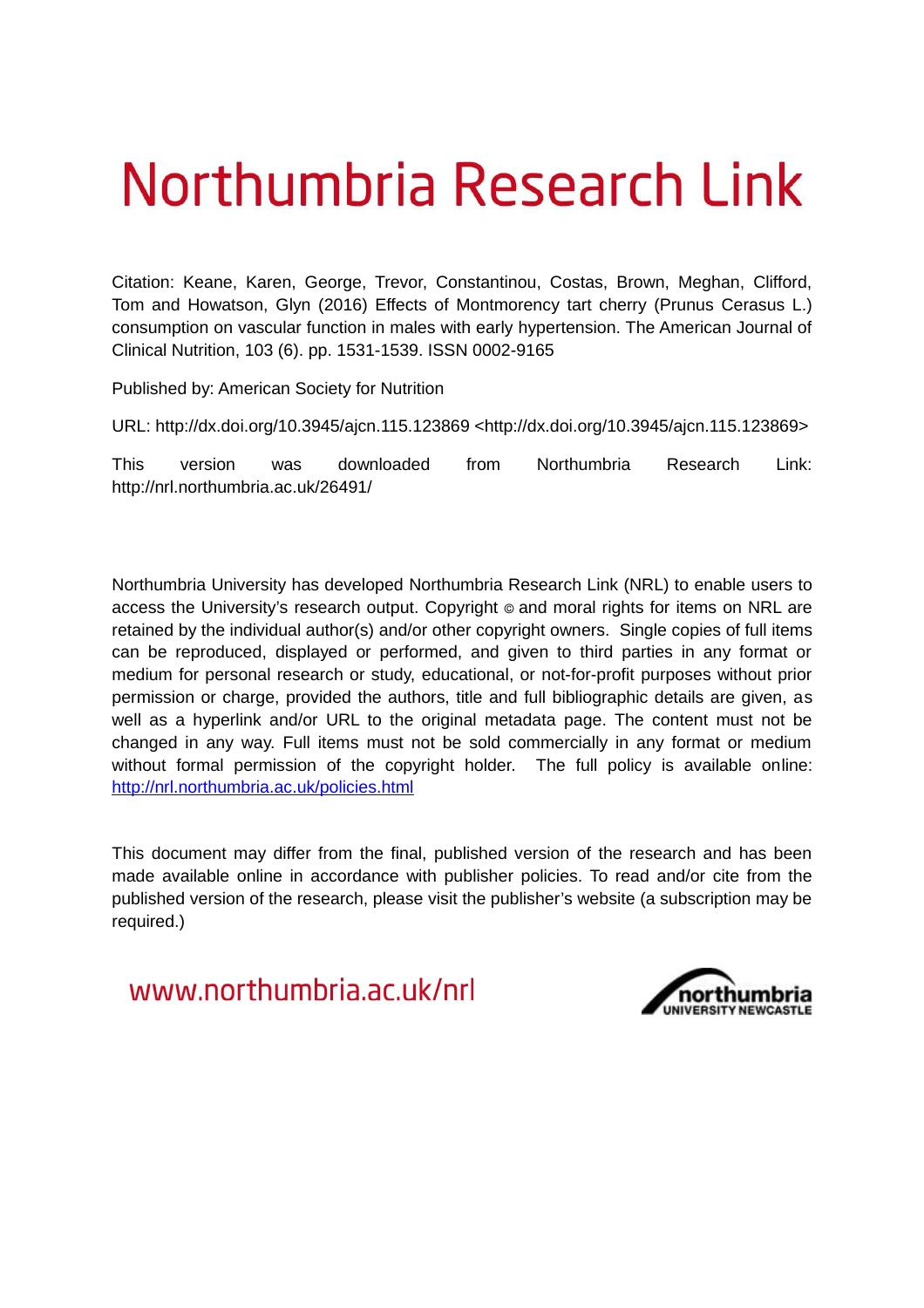# Effects of Montmorency tart cherry (*Prunus Cerasus L.*) consumption on vascular function in men with early hypertension<sup>1</sup>

Karen M Keane,<sup>2</sup> Trevor W George,<sup>2</sup> Costas L Constantinou,<sup>2</sup> Meghan A Brown,<sup>2</sup> Tom Clifford,<sup>2</sup> and Glyn Howatson<sup>2,3</sup>\*

<sup>2</sup> Faculty of Health and Life Sciences, Northumbria University, Newcastle upon Tyne, United Kingdom; and <sup>3</sup> Water Research Group, School of Environmental Sciences and Development, Northwest University, Potchefstroom, South Africa

# ABSTRACT

Background: Tart cherries contain numerous polyphenolic compounds that could potentially improve endothelial function and reduce cardiovascular disease risk.

Objective: We sought to examine the acute effects of Montmorency tart cherry (MC) juice on vascular function in subjects with early hypertension.

Design: A placebo-controlled, blinded, crossover, randomized Latin square design study with a washout period of  $\geq$  14 d was conducted. Fifteen men with early hypertension [systolic blood pressure (SBP)  $\geq$ 130 mm Hg, diastolic blood pressure  $\geq$ 80 mm Hg, or both] received either a 60-mL dose of MC concentrate or placebo. Microvascular reactivity (laser Doppler imaging with iontophoresis), arterial stiffness (pulse wave velocity and analysis), blood pressure, and phenolic acid absorption were assessed at baseline and at 1, 2, 3, 5, and 8 h postconsumption.

**Results:** MC consumption significantly lowered SBP ( $P < 0.05$ ) over a period of 3 h, with peak reductions of mean  $\pm$  SEM 7  $\pm$  3 mm Hg 2 h after MC consumption relative to the placebo. Improvements in cardiovascular disease risk factors were closely linked to increases in circulating protocatechuic and vanillic acid at 1–2 h.

Conclusions: MC intake acutely reduces SBP in men with early hypertension. These benefits may be mechanistically linked to the actions of circulating phenolic acids. This study provides information on a new application of MCs in health maintenance, particularly in positively modulating SBP. This trial was registered at clinicaltrials.gov as NCT02234648. Am J Clin Nutr doi: 10.3945/ajcn.115.123869.

Keywords: cardiovascular risk factors, hypertension, phenolic acids, tart cherries, blood pressure

# INTRODUCTION

Cardiovascular disease  $(CVD)^4$  is the primary cause of global mortality (1). In the United States, 1 in 4 deaths can be attributed to a cardiovascular-related event, equating to  $\sim 610,000$  people/y (2). In Europe, CVD is a major cause of death in adults and is responsible for 48% of all annual deaths (2, 3). Epidemiologic studies have suggested that polyphenol-rich foods can exert positive cardiovascular health benefits (4–6) on blood pressure (BP) (7), insulin resistance (8), cholesterol concentrations (9), and platelet activity (10), which are thought to be attributable to the high phytochemical content in fruits and vegetables (11). Several studies have

investigated these cardiovascular health benefits of polyphenolic-rich foods; for example, George et al. (12–14) examined the acute and chronic effects of a fruit and vegetable puree-based drink on vascular function and other CVD risk factors and showed that endotheliumdependent vasodilation was greatest at 3 h after consumption. In addition, Dohadwala et al. (15) demonstrated improvements in arterial stiffness and brachial artery flow-mediated dilation at 4 h after cranberry juice consumption.

Montmorency tart cherries (MCs) (Prunus cerasus L.) and their derivatives are high in numerous phytochemicals (16–20), including the flavonoids isorhamnetin, kaempferol, quercetin, catechin, epicatechin, procyanidins, and anthocyanins (21, 22). It has previously been shown that MCs attenuate inflammation (16) and oxidative stress (23, 24) and accelerate exercise recovery (23–25). Furthermore, cherry extracts have been shown in cell and animal models to exert a range of cardioprotective effects, including increasing nitric oxide (NO) production and antioxidant status, reducing lipid oxidation, and inhibiting inflammatory pathways (16, 17). However, data from human trials are not clear. It was recently postulated that the health-related benefits associated with MC consumption might at least partly result from the downstream metabolites of the principal anthocyanins present in the fruit (20). Specifically, this work demonstrated an increase in plasma phenolic acids [vanillic acid (VA) and protocatechuic acid (PCA)]

Am J Clin Nutr doi: 10.3945/ajcn.115.123869. Printed in USA.  $\odot$  2016 American Society for Nutrition 1 of 9

<sup>&</sup>lt;sup>1</sup> Supported by the Cherry Marketing Institute and Northumbria University. This is a free access article, distributed under terms (http://www.nutrition.org/ publications/guidelines-and-policies/license/) that permit unrestricted noncommercial use, distribution, and reproduction in any medium, provided the original work is properly cited.

<sup>\*</sup>To whom correspondence should be addressed. E-mail: glyn.howatson@ northumbria.ac.uk.

 $4$  Abbreviations used: AIx, augmentation index; BP, blood pressure; CHL, chlorogenic acid;  $c_{\text{max}}$ , maximum plasma concentration; CVD, cardiovascular disease; DBP, diastolic blood pressure; DPPH, 2,2-diphenyl-1-picrylhydrazyl; DVP, digital volume pulse; eNOS, endothelial NO synthase; HR, heart rate; LDI, laser Doppler imaging; LC, liquid chromatography; MC, Montmorency tart cherry; MS, mass spectrometry; NO, nitric oxide;  $NO<sub>x</sub>$ , nitrate/nitrite; PCA, protocatechuic acid; PWA, pulse wave analysis; PWV, pulse wave velocity; RI, reflection index; RS, rapid separation; SBP, systolic blood pressure; SI, stiffness index; SNP, sodium nitroprusside;  $t_{\text{max}}$ , time to achieve maximum plasma concentration; VA, vanillic acid.

Received September 18, 2015. Accepted for publication March 31, 2016. doi: 10.3945/ajcn.115.123869.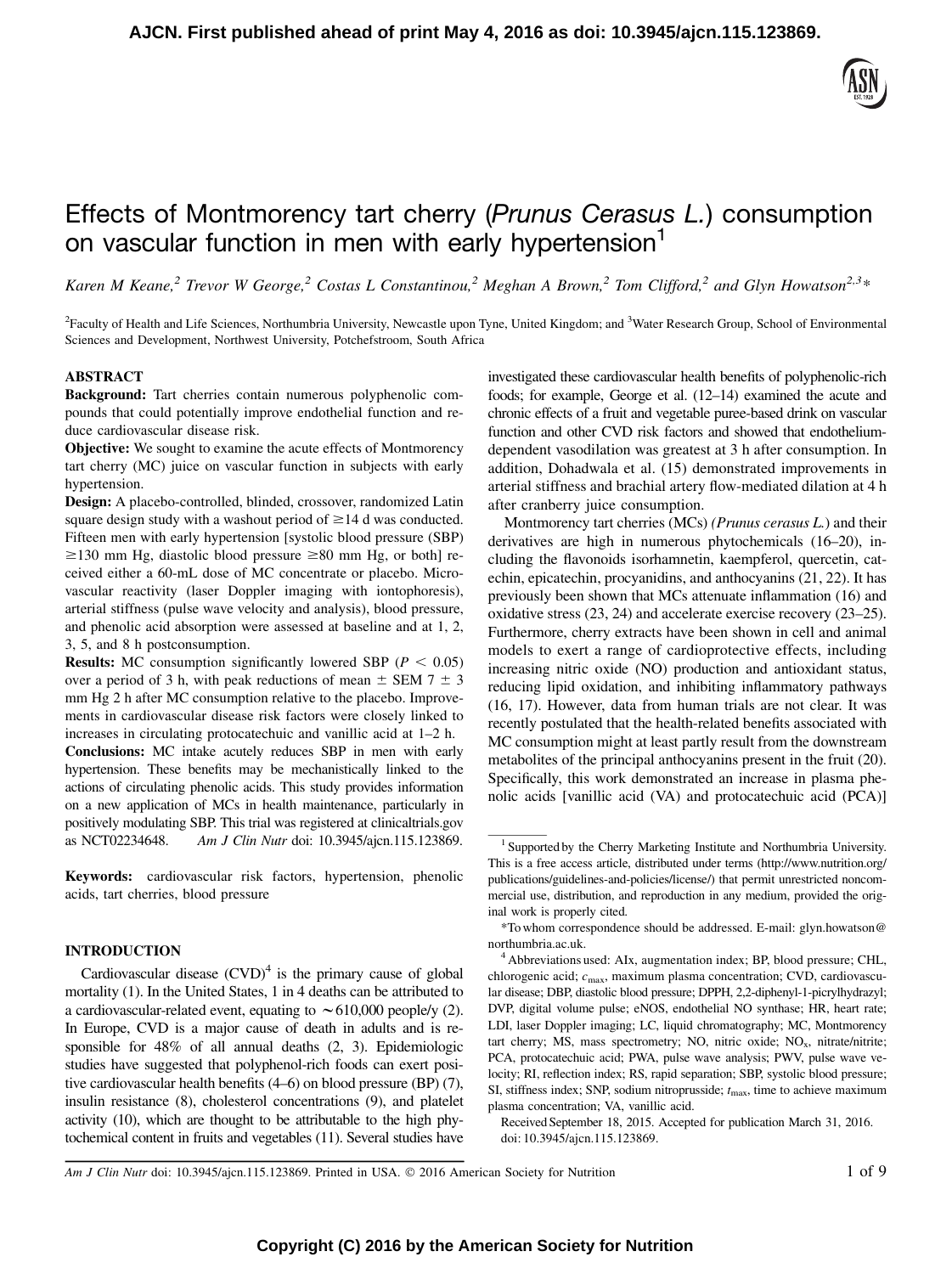after MC consumption in humans. These specific phenolic acids are known to improve vascular function (26, 27) and have been shown to modulate vascular smooth muscle cell behavior in vitro (20); however, it is unclear whether MC consumption influences in vivo cardiovascular function. In a previous study that investigated this premise, Lynn et al. (28) examined the effect of a tart cherry juice supplement on arterial stiffness and inflammation in healthy adults and showed no positive response. The authors speculated that this was because of numerous limitations, including their sample size and blood sampling technique.

Although the potential for dietary polyphenols to improve cardiovascular health is encouraging, there is a clear need for randomized placebo-controlled trials with appropriate experimental controls to ascertain the role that polyphenols from whole foods and their analogs might exert in health maintenance. Because MCs are high in numerous phytochemicals (such as anthocyanins) that increase the bioavailability of phenolic acids in vivo, one would expect that they would positively modulate vascular function. Therefore, the aim of this study was to examine the acute effects of MC consumption on arterial stiffness, BP, and microvascular vasodilation in men with early hypertension.

# METHODS

# Participants

Sixteen nonsmoking men with early hypertension [systolic blood pressure (SBP)  $\geq$ 130 mm Hg, diastolic blood pressure  $(DBP) \geq 80$  mm Hg, or both) volunteered to participate for this trial (NCT02234648). Baseline characteristics are presented in **Table 1.** The criterion for inclusion was a resting  $SBP \ge 130$  mm Hg. A total of 56 participants were screened before the study commenced. An SBP  $>120$  mm Hg indicates early hypertension, reflects increased systemic vascular resistance, and is associated with an increased risk of coronary artery disease and stroke (29). Resting BP was measured with the use of an Omron 70CP automated sphygmomanometer according to British Hypertension Society guidelines after a 10-min rest. Exclusion criteria were food allergies (as discussed with the research team); history of gastrointestinal, renal, or CVD; BP-lowering or anticoagulant medication; current use of any food supplements; and other risk factors that made participants eligible for treating BP according to British Hypertension Society guidelines. All participants were otherwise in apparent good health as assessed by a health screening questionnaire. The study was conducted in accordance with the Helsinki Declaration and ratified by the

# TABLE 1

|                      | Value           |  |  |  |  |
|----------------------|-----------------|--|--|--|--|
| $\boldsymbol{n}$     | 15              |  |  |  |  |
| Age, y               | $31 \pm 9$      |  |  |  |  |
| Height, cm           | $182.4 \pm 7.3$ |  |  |  |  |
| Mass, kg             | $89.7 \pm 13.3$ |  |  |  |  |
| BMI, $\text{kg/m}^2$ | $27.0 \pm 3.8$  |  |  |  |  |
| SBP, mm Hg           | $137 \pm 11$    |  |  |  |  |
| DBP, mm Hg           | $82 \pm 11$     |  |  |  |  |
| MAP, mm Hg           | $98 \pm 11$     |  |  |  |  |
| HR, beats/min        | $63 \pm 10$     |  |  |  |  |

<sup>1</sup>Values are means  $\pm$  SDs. DBP, diastolic blood pressure; HR, heart rate; MAP, mean arterial pressure; SBP, systolic blood pressure.

Northumbria University Research Ethics Committee before participants provided written informed consent.

#### Study design

We used a randomized but counterbalanced placebo-controlled, blinded, crossover Latin square design with 2 experimental arms and a washout period of  $\geq$ 14 d; participants were randomly assigned to receive either an MC concentrate followed by placebo or placebo followed by MC concentrate. A washout of  $\geq$ 14 d was chosen based on a previously published study that suggested that these phenolic compounds are quickly absorbed and/or excreted (20). Each visit was at the same time of day and was preceded by an overnight fast  $(\geq 10 \text{ h})$ . Participants reported to the laboratory at 0800 and provided a baseline venous blood sample. This was followed by baseline microvascular vasodilation assessment by laser Doppler imaging (LDI) with iontophoresis; arterial stiffness assessment by pulse wave analysis (PWA) and pulse wave velocity (PWV); digital volume pulse (DVP) and BP, all with the participant in the supine position. Participants then consumed the intervention beverage, and subsequent blood samples, LDI, PWV, PWA, DVP, and heart rate (HR) measures were taken 1, 2, 3, 5, and 8 h postconsumption. BP was assessed every hour. No food or fluid was provided during the study period except for lownitrate mineral water. The total amount of water consumed on the first study day ad libitum was noted, and participants consumed the same quantity on the subsequent visit.

# Treatments and dietary control

The MC concentrate (CherryActive) was stored at 4°C before use. Participants consumed either 60 mL MC concentrate (which according to the manufacturer is estimated to be equivalent to  $\sim$  180 whole cherries) or fruit-flavored cordial in a blinded crossover manner. The decision to use 60 mL was based on previous studies that showed a greater uptake of anthocyanin and phenolic acids in vivo after consumption (19, 20). The concentrate was diluted with 100 mL water before consumption. The placebo supplement consisted of a commercially available low-fruit (<1%) cordial (Kia Ora; Coca Cola Enterprises) mixed with water, whey protein isolate (Arla Foods Ltd.), and maltodextrin (MyProtein Ltd.) to match the MC concentrate for volume and macronutrient content (energy = 204 kcal; volume = 60 mL; carbohydrates = 49 g; protein = 2.2 g; and fat = 0 g). Before the study commenced, we explained to participants that its aim was to investigate the effect of a fruit juice on vascular function; therefore, they were unaware which beverage was the experimental drink. Participants were instructed to follow a low phenolic diet for 48 h before each arm of the trial by avoiding fruits, vegetables, tea, coffee, alcohol, chocolate, cereals, wholemeal bread, grains, and spices and were asked to refrain from strenuous exercise. Compliance with the dietary restrictions was assessed with a self-reported standardized 2-d dietary record.

#### Blood sampling

Fasting whole-blood samples were collected at baseline (before supplementation) and at 1, 2, 3, 5, and 8 h in a 10-mL EDTA vacutainer system (Becton Dickinson) that was inverted to mix the anticoagulant and immediately centrifuged at 3000  $\times$  g for 10 min at  $4^{\circ}$ C. Plasma was aspirated into aliquots and then immediately stored at  $-80^{\circ}$ C for later analysis.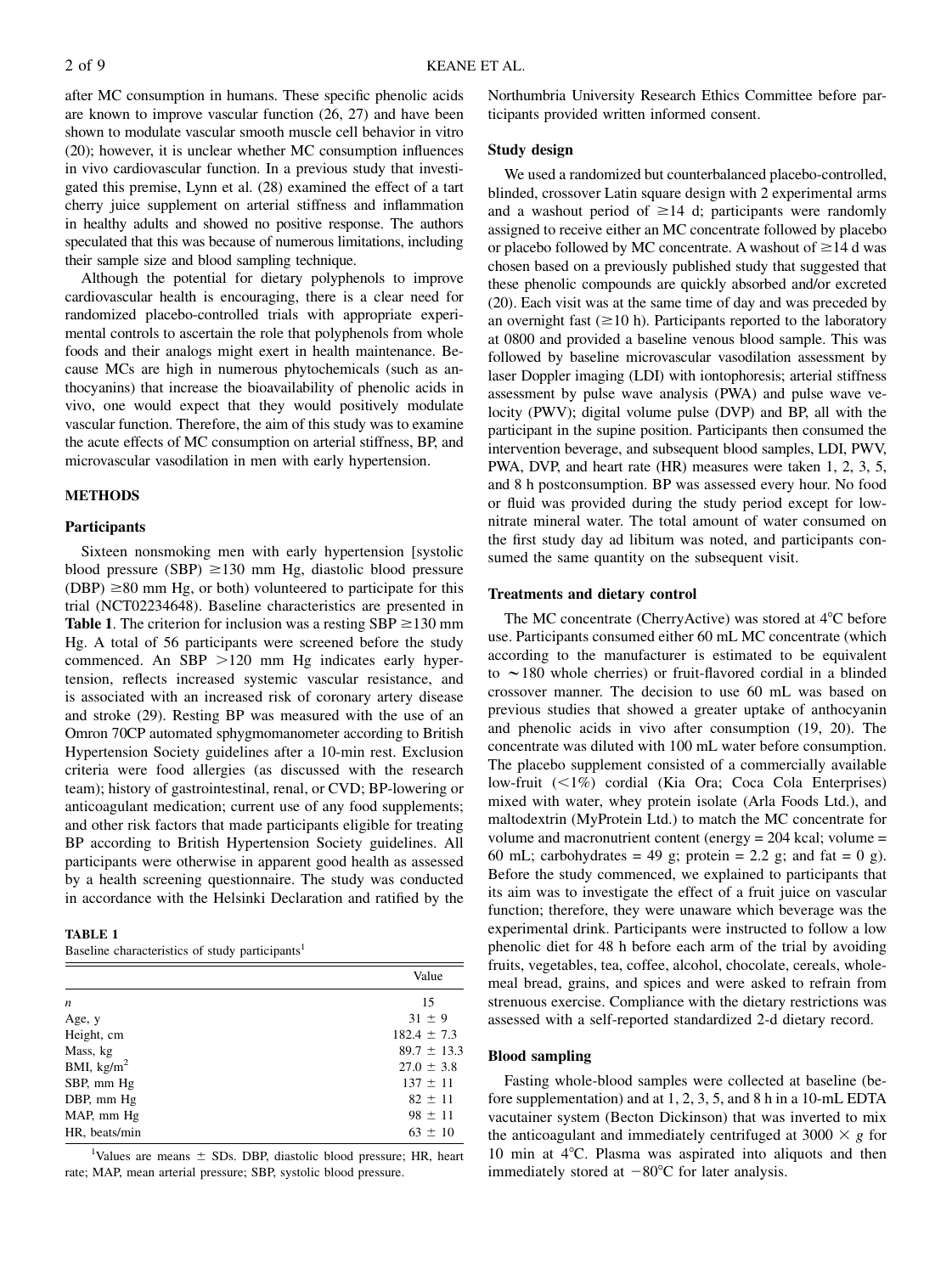# LDI

Subjects were placed supine in a quiet temperature-controlled room in which the ambient temperature was  $23 \pm 1^{\circ}C$  for all measures. Two perspex chambers (ION6; Moor Instruments) with an internal platinum wire electrode were placed on the volar aspect of the forearm and attached to the skin with the use of adhesive discs (MIC-1AD; Moor Instruments) and connected to the iontophoresis controller (MIC2; Moor Instruments). Acetylcholine chloride (2.5 mL, 1%; Sigma-Aldrich) in 0.5% NaCl solution was placed in the anodal chamber, and 2.5 mL 1% sodium nitroprusside (SNP) (Sigma-Aldrich) in 0.5% NaCl solution was placed in the cathodal chamber. Circular glass coverslips were placed over each chamber to prevent the loss of solutions. Current delivery was controlled by LDI Windows software version 5.1 (Moor Instruments). Skin perfusion was measured with the use of a moorLDI2-IR laser Doppler imager (Moor Instruments). The scanner head was positioned 30 cm above the chambers. The laser beam was directed by a moving mirror in a raster fashion over both chambers. A total of 20 repeat scans were taken—the first set with no current to act as a control and then 4 scans at 5, 4 at 10, 4 at 15, and 2 at 20  $\mu$ Å. The final 5 scans were measured with no current. The flux compared with time AUC over the 20 scans was calculated as a measure of microvascular response to acetylcholine (endothelium-dependent vasodilation) and SNP (endothelium-independent vasodilation).

# PWV and PWA

PWV and PWA were determined with the use of arterial tonometry (SphygmoCor CPV system; ScanMed Medical). There is strong association of PWVand PWAwith incident CVD that is independent of traditional risk factors (30–32). The aortic pulse waveform and augmentation index (AIx) were derived at the radial artery; PWV was determined between carotid and femoral sites. A pencil-type probe was used for all measurements and was held at the base of the neck over the carotid artery and at the inguinal crease over the right femoral artery. Recordings were taken when a reproducible signal was obtained with a high-amplitude excursion. The distance between carotid and femoral sites was measured, and electrocardiogram gating permitted the time lapse between pulse waves at the carotid and femoral sites to be calculated. The inter- and intratrial CVs for this method were 3.3% and 3.1%, respectively.

# DVP

A PulseTrace PCA 2 (MicroMedical) with a photoplethysmograph transducer transmitting infrared light at a wavelength of 940 nm was placed on the index finger of the right hand and used to calculate the DVP stiffness index (SI) and DVP reflection index (RI). The DVP records the systolic and diastolic waveforms of the pulse by measuring infrared light transmission through the finger. The DVP-SI (m/s) is defined as the height of the subject divided by the time between the first and second wave peaks and is usually correlated with the stiffness of large arteries. The DVP-RI is the relative height of the second peak compared with the first and is associated with smaller artery stiffness. Collectively, these variables provide an indication of the arterial stiffness for an individual.

# BP

BP was measured with the use of a noninvasive digital automatic BP monitor (M10-IT; Omron Healthcare). The BP cuff was fitted by the same researcher at each of the 9 time points. The inter- and intratrial CVs for this method were 4.6% and 2.1%, respectively. All vascular measurements took place on the noncannulated arm.

# Juice analysis

#### Total anthocyanins

The monomeric anthocyanin pigment content of the MC concentrate and the placebo was determined with the use of the pH differential method (32). The MC concentrate was diluted 1:20 in 25 M potassium chloride buffer at pH 1.0 and 0.4 M sodium acetate buffer at pH 4.5, respectively. The absorbance was measured with an Ultraspec UV-visible spectrophotometer (Pharmacia Biotech) at 510 and 700 nm. The absorbance difference A was calculated as  $A = (A_{510} - A_{700})$  pH 1.0 -  $(A_{510} - A_{700})$  pH 4.5. The total anthocyanin concentration  $C$  (mg/L) was expressed as mg cyanidin-3-glucoside equivalents according to the following equation:  $C = A \times MW \times DF \times 1000/(\epsilon \times 1)$ , where *MW* is the molar mass for cyanidin-3-glucoside (449.2 g/mol);  $DF$  is the dilution factor; 1000 is the conversion from grams to milligrams;  $\epsilon$  is the molar extinction coefficient for cyanidin-3-glucoside (26,900 L/mol); and l is the path length (1 cm). The inter- and intra-assay CVs for this method were  $<5\%$ .

#### Total phenolic content

Total phenolic content was measured with the use of a modified Folin-Ciocalteu colorimetric method (33). Samples were diluted in deionized water (1:10 or 1:100), and 50  $\mu$ L diluted extract, 50  $\mu$ L Folin-Ciocaltea reagent diluted in water (1:25), and 100  $\mu$ L 6% (wt:vol) sodium carbonate were added into corresponding sample wells of a 96-well plate (Greiner Bio-One). Absorbance readings were taken at 725 nm at 5-min intervals over a 30-min period at  $25^{\circ}$ C (Synergy HT multimode microplate reader; BioTek). A stock solution of 5.8 mmol gallic acid/L was prepared in 80% (vol:vol) aqueous methanol, and quantification was performed on the basis of a standard curve in the 0–50-mg/mL range ( $R_2$  = 0.99). The analyzed samples were measured instead of a blank sample. All values are expressed as means of gallic acid equivalents/g of sample  $\pm$  SE for 6 replications. The interand intra-assay CVs for this method were  $\leq 4\%$ .

#### Trolox equivalent antioxidant capacity

A modified 2,2-diphenyl-1-picrylhydrazyl (DPPH) assay used for antioxidant activity measurements was adjusted from Brand-Williams et al. (34) for use in this study. The DPPH solution was prepared freshly before analysis by dissolving the DPPH reagent (2.4 mg) in 80% methanol (100 mL), and then 10  $\mu$ L extract, 40  $\mu$ L deionized water, and 200  $\mu$ L DPPH solution were added into each well of the 96-well plate. Absorbance readings were taken at 515 nm at 3-min intervals over a 30-min period at  $37^{\circ}$ C with a multimode microplate reader (Synergy HT; BioTek). A calibration curve with the use of 0–500  $\mu$ M Trolox ( $R_2 = 0.99$ ) was plotted. Final values are expressed as means of Trolox equivalents/mg of sample  $\pm$  SE for 6 replications. The inter- and intra-assay CVs for this method were  $\leq 3\%$ . The total anthocyanin, total phenolic, and total antioxidant capacities for the MC concentrate and placebo are presented in Table 2.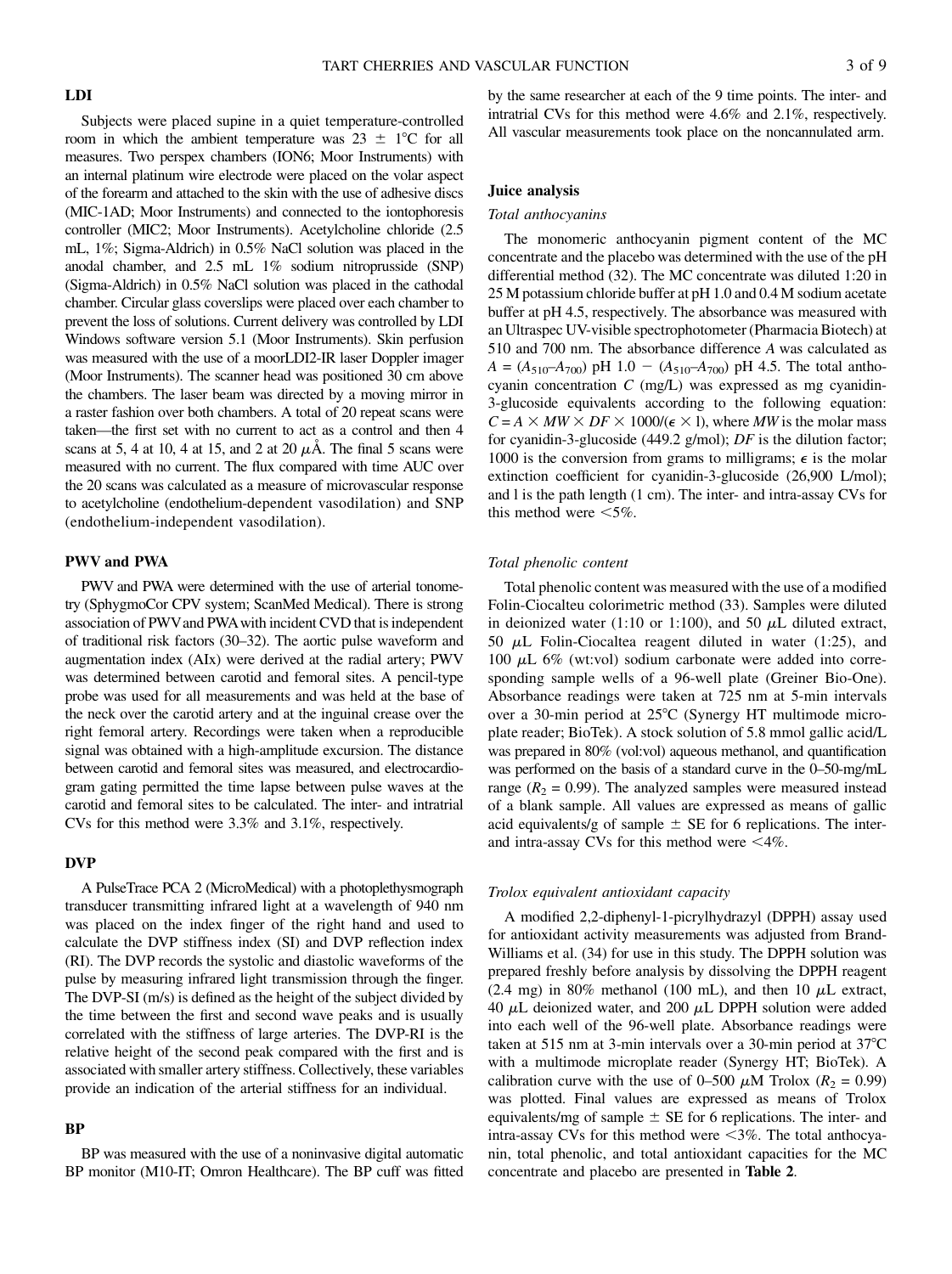# Plasma analysis: HPLC

Under the selected chromatographic conditions, calibration graphs were obtained by preparing standard samples of each compound in triplicate, with increasing concentrations of each analyte. The limit of detection and linearity were calculated from calibration graphs (Table 3). The HPLC diode-array detector was used to identify plasma concentrations of phenolics for the acute phase of the study (presupplementation to 8 h postsupplementation). A method previously described by Bell et al. (19) was adapted for extracting phenolic compounds from the plasma. Plasma (1 mL) and 0.5 mL propyl gallate (internal standard, 50  $\mu$ g; 100  $\mu$ L/mL) was mixed with 4 mL oxalic acid (10 nM) and 0.1 mL HCl (12.6 M) in 15-mL falcon tubes and centrifuged at 3000  $\times$  g for 15 min at 4°C. The supernatant was absorbed onto a Waters Sep-Pak c17 primed (washed with 5 mL methanol with 0.2% trifluoroacetic acid followed by  $2 \times 5$  mL water) solid-phase extraction cartridge (360 mg sorbent/cartridge, 55–105  $\mu$ m). The sample was eluted with 3 mL MeOH + 0.2% trifluoroacetic acid and dried under  $N_2$  at 45°C. Samples were then reconstituted in 400  $\mu$ L 0.1% formic acid in water:2% HCl in methanol and filtered through a  $0.2$ - $\mu$ m polytetrafluoroethylene filter before HPLC analysis.

An HPLC fluorescence method for detecting and quantifying selected phenolic compounds in the plasma samples and juice was carried out with the use of a Dionex UltiMate 3000 HPLC system equipped with an UltiMate 3000 rapid separation (RS) pump, an UltiMate 3000 autosampler, and a 3000 RS fluorescence detector. The filtered samples (20  $\mu$ L) were injected on a Phenomenex Luna C18(2) (250  $\times$  2.0 mm; 5- $\mu$ m particle size) reverse-phase column thermostat controlled at  $30^{\circ}$ C. The mobile phase consisted of water with 1% acetic acid (solvent A) and acetonitrile with 1% acetic acid (solvent B). After a 5-min equilibration with 20% solvent A, the elution program was as follows: 0–15 min, 20–100% solvent B (0.2 mL/min) followed by a 100% solvent B, 15–18-min (1.0 mL/min) washing stage and return to the initial conditions within 2 min. Detection was performed at the following excitation/emission wavelengths:  $\lambda_{ex} = 278$  nm and  $\lambda_{em} =$ 360 nm for PCA and propyl gallate, and  $\lambda_{ex} = 260$  nm and  $\lambda_{em} =$ 422 nm for chlorogenic acid (CHL) and VA, respectively. The identification and quantitation of PCA, CHL, and VA content of plasma samples was based on a combination of retention time and spectral matching of reference standards (Table 3). Samples were analyzed on a batch basis; each batch included standards prepared in 0.1% formic acid in water:2% HCl in methanol, blank control plasma samples, and fortified plasma samples at 1 (low), 10 (mid), and 25 (high)  $\mu$ g/mL. The recovery ranges were 88.73– 94.98%, 87.31–103.78%, and 89.16–105.98% for low-, mid-, and

#### TABLE 2

Total anthocyanin, phenolics, and antioxidant activity in 60 mL MC concentrate and placebo<sup>1</sup>

|            | TACN, mg<br>cyanidin-3-glucoside/L acid equivalent/L Trolox equivalent/L | TPC, mean gallic  | TEAC, mean      |
|------------|--------------------------------------------------------------------------|-------------------|-----------------|
| $60$ mL MC | $73.50 \pm 0.20$                                                         | $178.75 \pm 0.87$ | $0.58 \pm 0.01$ |
| Placebo    | ND.                                                                      | $10.36 \pm 0.13$  | $0.01 \pm 0.01$ |

<sup>1</sup>Values are means  $\pm$  SEMs. n = 6/analysis. MC, Montmorency tart cherry; ND, not detected; TACN, total anthocyanin content; TEAC, Trolox equivalent antioxidant capacity; TPC, total phenolic content.

# TABLE 3

Retention times and selected UV-Vis wavelengths for quantitation of phenolics by HPLC-UV/Vis<sup>1</sup>

| Compound            | $\lambda_{\rm ex}/\lambda_{\rm em}$<br>nm | Retention<br>time, min | LOD.<br>$\mu$ g/mL | Range of<br>linearity, $\mu$ g/mL |
|---------------------|-------------------------------------------|------------------------|--------------------|-----------------------------------|
| Protocatechuic acid | 278/360                                   | 7.07                   | < 0.01             | $0.05 - 50$                       |
| Chlorogenic acid    | 260/422                                   | 7.65                   | < 0.05             | $0.25 - 50$                       |
| Vanillic acid       | 260/422                                   | 9.09                   | < 0.01             | $0.05 - 50$                       |
| Propyl gallate      | 278/360                                   | 11.91                  |                    |                                   |

<sup>1</sup>LOD, limit of detection; Vis, visible;  $\lambda_{ex}/\lambda_{em}$ , fluorescence wavelengths.

high-fortified concentrations, respectively. The final results were collected for recovery at the low fortification concentration. Calibration curves were prepared for all antioxidant compounds, and final results are expressed as  $\mu$ g/mL.

# Liquid chromatography–mass spectrometry analysis

A liquid chromatography–mass spectrometry (LC-MS) method that used the same chromatographic conditions as the HPLC diode-array detector analyses was used to confirm individual compounds in the plasma and juice samples. Briefly, LC-MS analyses were carried out on a Dionex UltiMate 3000 RS HPLC system equipped with an UltiMate 3000 RS pump, an UltiMate 3000 RS autosampler, and a QExactive Quadrupole-Orbitrap mass spectrometer (Thermo Fisher Scientific). Electrospray ionization at both negative and positive ion modes was performed with a spray voltage of 2.00 kV and capillary temperature of 280 $^{\circ}$ C. The total ion current with a range of 100–1500 m/z and 70,000 resolution was measured. Sample aliquots  $(2 \mu L)$  were injected on a Phenomenex Luna C18(2) (250  $\times$  2.0 mm; 5- $\mu$ m particle size) reverse-phase column thermostatically regulated at 40°C. The mobile phase consisted of water with 1% acetic acid (solvent A) and acetonitrile with 1% acetic acid (solvent B). The same method as applied for the HPLC analysis was carried out on the LC-MS. The identification of phenolics in the MC concentrate was verified by retention time and spectral data comparison with the corresponding reference compounds.

# Plasma total nitrate/nitrite measurements

Plasma nitrate/nitrite  $(NO_x)$  measurements were carried out on plasma samples with the use of an R&D Systems Europe NO quantification kit. All reagents, standard dilutions, and samples were prepared according to the manufacturer's instructions. Plasma total  $NO<sub>x</sub>$  determination was used as a surrogate marker of systemic NO production. The inter- and intra-assay CVs for this method were  $<5\%$ . It should be noted that this measurement is not a reliable index of NO bioactivity in vivo but may be used as an indicator of NO production.

#### Sample size calculation

Power calculations were performed for the primary outcome: SBP. At 80% power and 5% significance, the minimum number of participants required to allow detection of a difference of 5 mm Hg (clinically relevant outcome) between the responses to the 2 intervention drinks was estimated to be 12. A total of 16 participants were recruited to allow for dropout.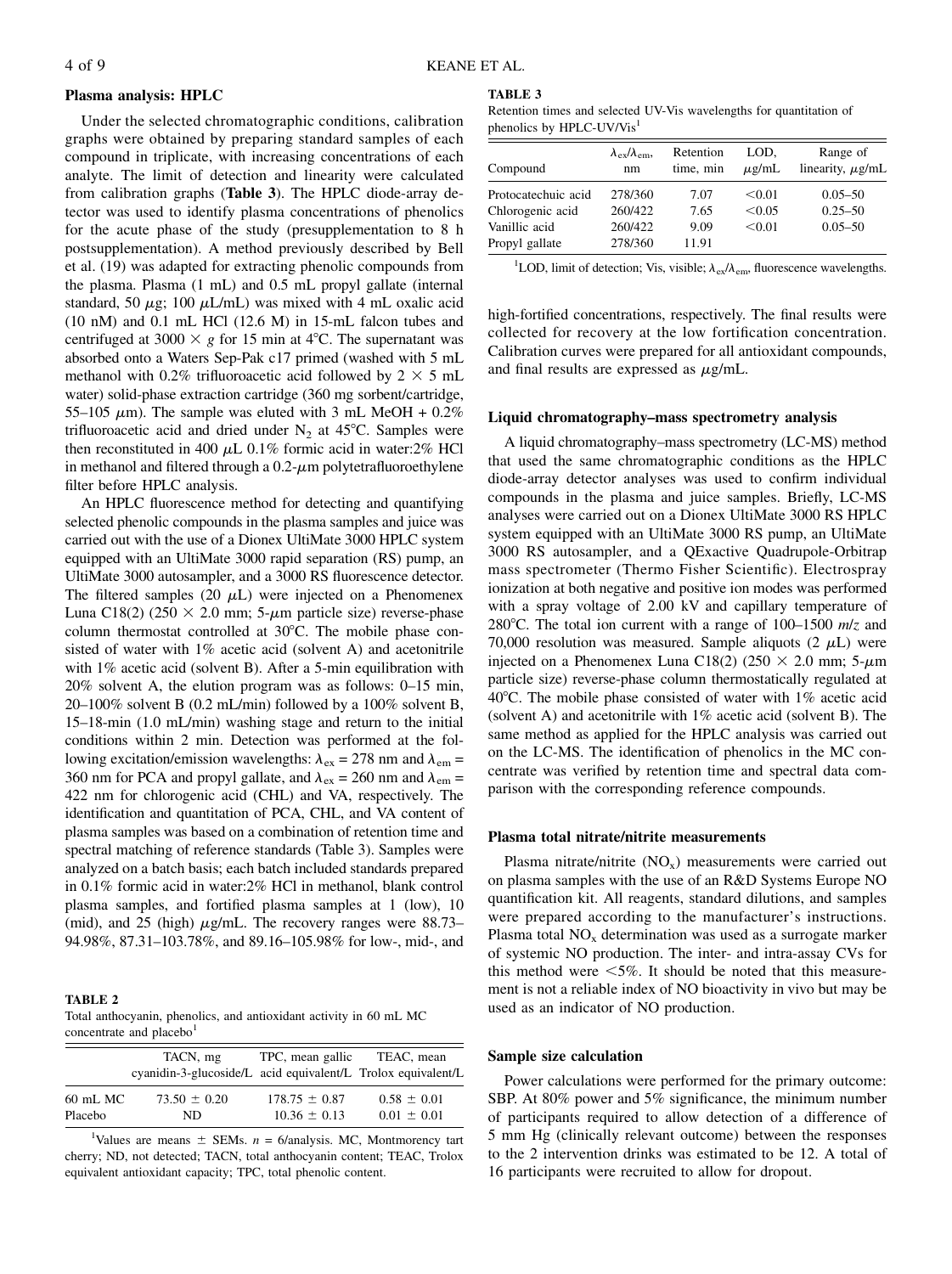# Statistical analysis

Statistical analysis was performed with the use of PASW Statistics version 21.0 for Windows (IBM). All group characteristics were reported as means  $\pm$  SEs unless otherwise stated. All dependent variables were analyzed with the use of a within subject, crossover design; treatment, 2 (cherry juice compared with placebo) by time, 6 (presupplement, 1, 2, 3, 5, and 8 h postsupplement) mixed-model ANOVA. Maulchy's sphericity test was used to check the homogeneity of variance for all ANOVA analyses; when necessary, violations of the assumption were corrected with the use of the Greenhouse-Geisser adjustment. Significant main effects were followed up with the use of least significant difference post hoc analysis. As a secondary analysis, the AUC was calculated by the trapezium rule, which was subtracted from the fasting value to derive the incremental AUC. Maximum plasma concentrations  $(c_{\text{max}})$  and times to achieve maximum plasma concentrations  $(t_{\text{max}})$  were obtained directly from the plasma concentration-time profiles. A correlation analysis was performed by with the use of Pearson's correlation coefficient to examine the relations between indexes of vascular function and appearance of phenolic metabolites in plasma. The  $\alpha$ level for statistical significance was set at  $P \le 0.05$  a priori.

# **RESULTS**

Sixteen hypertensive men volunteered to take part in the study, but 1 participant voluntarily withdrew after the first study day. There were no adverse events reported in response to the intervention products. All participants  $(n = 15)$  complied with the low-polyphenolic experimental diet according to the food diaries. The washout period of  $\geq$  14 d appeared to be sufficient given that the active compounds of interest were similar at baseline for both visits.

#### Microvascular vasodilation by LDI with iontophoresis

There was no time, treatment, or treatment  $\times$  time interaction effect observed for acetylcholine (endothelium-dependent vasodilation) or SNP (endothelium-independent vasodilation). Absolute values are presented in Table 4. The incremental AUC (1–8 h after ingestion) for microvascular vasodilation was not significantly different between groups ( $P > 0.05$ ). Values are presented in Table 4.

# BP

SBP exhibited a significant time ( $P = 0.001$ ) and treatment  $\times$ time interaction effect ( $P = 0.003$ ) with the MC concentrate trial. A post hoc lease significance difference test indicated that this difference occurred at 1, 2, and 3 h after supplementation in the MC group, with peak reductions of  $7 \pm 3$  mm Hg at 2 h after MC consumption relative to the placebo. Individual responses to 60 mL MC consumption and placebo at the relevant time points are illustrated in Figure 1A and B. Absolute values are presented in Table 5. DBP showed a significant time effect ( $P =$ 0.01) but no treatment or treatment  $\times$  time interaction effects. Mean arterial pressure demonstrated a significant time ( $P =$ 0.001) and treatment  $\times$  time interaction effect ( $P = 0.01$ ). No other vascular variables (HR, DVP-SI, DVP-RI, PWV, AIx, and AIx corrected for HR at 75 beats/min) were altered after consumption of the MC concentrate compared with the placebo

treatment. The absolute values for all variables are presented in Tables 4 and 5.

### Plasma nitrite and nitrate

Because of a sampling error, blood was analyzed in 13 participants. There was no time, treatment, or time  $\times$  treatment interaction effect for plasma nitrate or nitrite ( $P > 0.05$ ).

# PCA, VA, and CHL

Plasma PCA (Figure 2A) revealed a time  $(P < 0.001)$ , treatment ( $P < 0.001$ ), and treatment  $\times$  time interaction effect  $(P < 0.001)$ . PCA in plasma was higher after MC consumption across all time points relative to the placebo ( $P < 0.001$ ). For the 60-mL MC dose, the  $t_{\text{max}}$  was 1 h after consumption, yielding a  $c_{\text{max}}$  value of 2.35  $\pm$  0.08  $\mu$ g/mL. AUC<sub>0–8 h</sub> values for PCA were different between the 60-mL dose and the placebo (93.7  $\pm$  2.3  $\mu$ g  $\cdot$  h  $\cdot$  mL<sup>-1</sup> and 4.2  $\pm$  0.3  $\mu$ g  $\cdot$  h  $\cdot$  mL<sup>-1</sup>, respectively;  $P = 0.005$ ). The presence of PCA was confirmed in plasma by comparing the experimentally determined monoisotopic molecular weights to the literature values, all of which were within  $\pm 1.5$  parts per million.

Plasma VA (Figure 2B) revealed a significant time  $(P =$ 0.001), treatment ( $P = 0.001$ ), and treatment  $\times$  time interaction effect ( $P = 0.001$ ). VA was markedly higher in plasma for  $\leq 5$  h after MC consumption than after the placebo trial. Similar to PCA, the  $t_{\text{max}}$  for VA was 1 h after consumption, yielding a  $c_{\text{max}}$ value of 0.20  $\pm$  0.01  $\mu$ g/mL. AUC<sub>0–8 h</sub> values for VA were statistically significant between the 60-mL dose and the placebo (39.6  $\pm$  2.5  $\mu$ g  $\cdot$  h  $\cdot$  mL<sup>-1</sup> and 0.5  $\pm$  0.1  $\mu$ g  $\cdot$  h  $\cdot$  mL<sup>-1</sup>, respectively;  $P = 0.026$ . The presence of VA was confirmed in plasma by comparing the experimentally determined monoisotopic molecular weights to literature values, all of which were within  $\pm$ 1.5 parts per million. The CHL concentrations in plasma after consumption were below the limits of detection in this study.

Peak plasma PCA (1 h) negatively correlated with SBP at 1 and 2 h after MC consumption ( $r = -0.182$  and  $-0.131$ , respectively). Peak VA in the plasma (1 h) negatively correlated with SBP at 2 h after MC consumption ( $r = -0.095$ ). However, these correlations were not statistically significant. There were no negative correlations, significant or otherwise, observed in the placebo trial.

#### DISCUSSION

To our knowledge, this study is the first to investigate the acute effects of MC consumption on arterial stiffness, BP, and microvascular vasodilation in men with early hypertension. In support of our hypothesis, this study presents new information that consuming 60 mL MC reduced SBP  $\leq$ 3 h postprandially. This improvement in BP occurred at the same time points as peak increases in plasma phenolic acid uptake.

BP is a modifiable but nonetheless major risk factor for CVD (35), and diet is believed to play an important contributing factor in the advent of hypertension. Relatively small reductions (2–5 mm Hg) in BP have been reported to have an important impact on cardiovascular mortality (36). To our knowledge, this is the first study to report a positive modulation of SBP after MC consumption. Previous studies have demonstrated that other polyphenol-rich foods such as cocoa, beetroot, and grape extract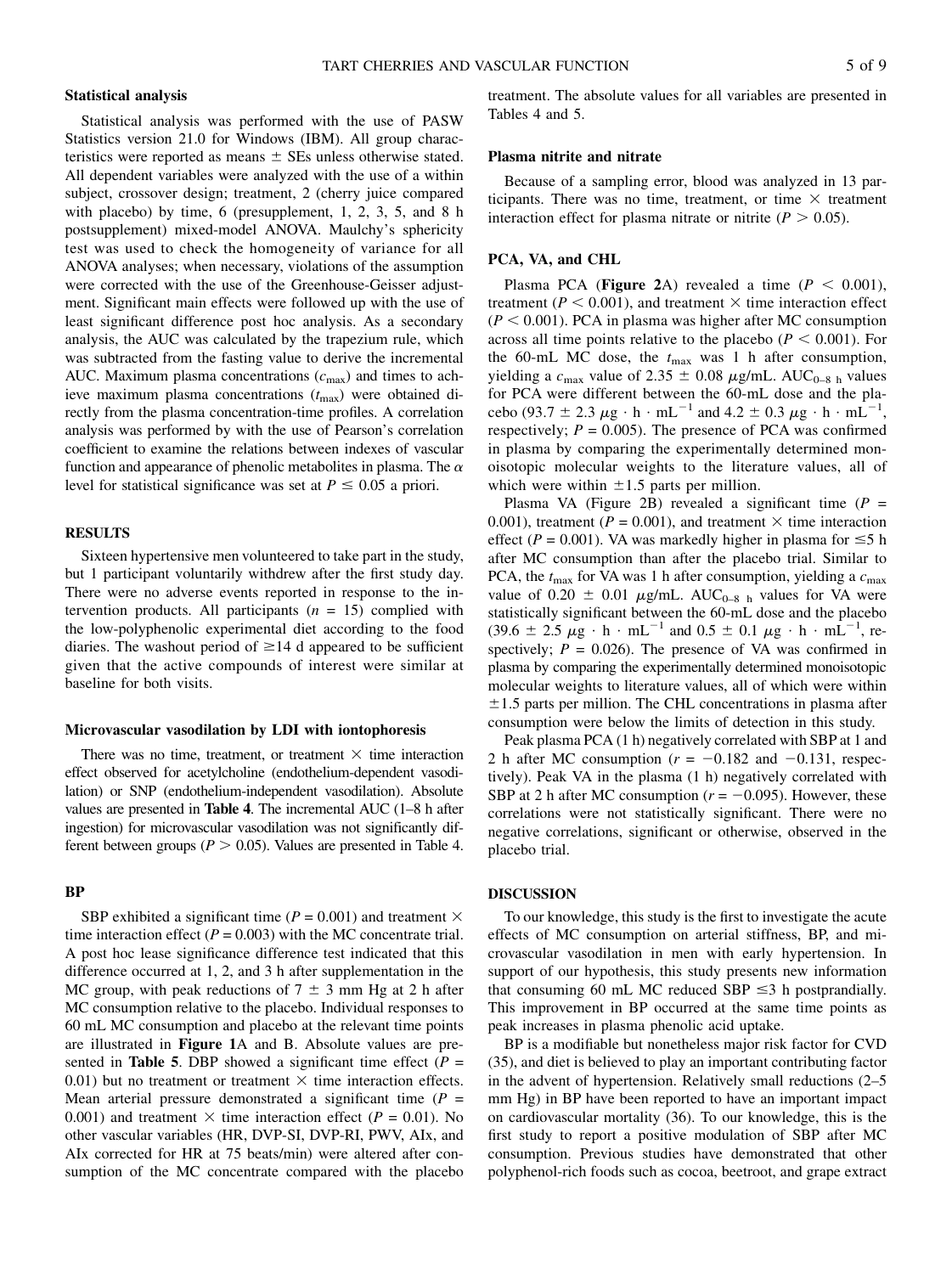|                  |                |                |                |                |                |                | <b>ANOVA</b> |                  |                |
|------------------|----------------|----------------|----------------|----------------|----------------|----------------|--------------|------------------|----------------|
|                  | Baseline       | 1 <sub>h</sub> | 2 <sub>h</sub> | 3 h            | 5 h            | 8 h            | Effect       | $\boldsymbol{P}$ | $iAUC$ (0-8 h) |
| LDI ACh, PU      |                |                |                |                |                |                |              |                  |                |
| $60$ mL MC       | $1409 \pm 183$ | $2017 \pm 356$ | $1397 \pm 226$ | $1373 \pm 232$ | $1442 \pm 189$ | $1231 \pm 157$ | T            | 0.060            | $7459 \pm 348$ |
| Placebo          | $1671 \pm 275$ | $1647 \pm 207$ | $1178 \pm 187$ | $1242 \pm 171$ | $1168 \pm 115$ | $1180 \pm 133$ | $T \times T$ | 0.530            | $6415 \pm 237$ |
| LDI-SNP, PU      |                |                |                |                |                |                |              |                  |                |
| $60$ mL MC       | $1666 \pm 206$ | $1616 \pm 283$ |                | $1453 \pm 206$ | $1559 \pm 241$ | $1424 \pm 178$ | T            | 0.240            | $8543 \pm 209$ |
| Placebo          | $1891 \pm 228$ | $1847 \pm 233$ |                | $1552 \pm 221$ | $1636 \pm 140$ | $1690 \pm 187$ | $T \times T$ | 0.976            | $8475 \pm 202$ |
| PWV, m/s         |                |                |                |                |                |                |              |                  |                |
| $60$ mL MC       | $6.0 \pm 0.2$  | $5.7 \pm 0.2$  | $5.9 \pm 0.2$  | $5.9 \pm 0.2$  | $5.8 \pm 0.2$  | $5.9 \pm 0.2$  | T            | 0.029            |                |
| Placebo          | $5.9 \pm 0.2$  | $5.8 \pm 0.2$  | $5.9 \pm 0.3$  | $6.2 \pm 0.2$  | $6.1 \pm 0.2$  | $6.2 \pm 0.2$  | $T \times T$ | 0.211            |                |
| AIx, $%$         |                |                |                |                |                |                |              |                  |                |
| $60$ mL MC       | $11.0 \pm 1.7$ | $8.4 \pm 1.9$  | $9.7 \pm 1.8$  | $8.6 \pm 1.9$  | $8.4 \pm 1.9$  | $9.5 \pm 2.1$  | T            | 0.582            |                |
| Placebo          | $10.8 \pm 2.2$ | $10.8 \pm 2.0$ | $10.0 \pm 1.8$ | $10.4 \pm 2.0$ | $9.0 \pm 2.0$  | $10.9 \pm 2.6$ | $T \times T$ | 0.182            |                |
| $DVP-SI$ , $m/s$ |                |                |                |                |                |                |              |                  |                |
| 60 mL MC         | $5.7 \pm 0.2$  | $5.7 \pm 0.2$  | $5.8 \pm 0.2$  | $6.0 \pm 0.3$  | $5.9 \pm 0.3$  | $6.1 \pm 0.3$  | T            | 0.068            |                |
| Placebo          | $6.1 \pm 0.3$  | $6.0 \pm 0.2$  | $6.2 \pm 0.3$  | $6.3 \pm 0.2$  | $6.2 \pm 0.3$  | $6.3 \pm 0.2$  | $T \times T$ | 0.957            |                |
| DVP-RI, $%$      |                |                |                |                |                |                |              |                  |                |
| $60$ mL MC       | $47.2 \pm 2.8$ | $50.1 \pm 2.8$ | $54.6 \pm 3.2$ | $55.5 \pm 3.6$ | $53.1 \pm 2.9$ | $59.0 \pm 3.7$ | T            | 0.001            |                |
| Placebo          | $50.6 \pm 3.5$ | $51.7 \pm 3.0$ | $58.2 \pm 4.3$ | $57.9 \pm 3.7$ | $52.9 \pm 3.5$ | $63.4 \pm 3.5$ | $T \times T$ | 0.938            |                |

Acute effects of MC juice polyphenols on vascular function<sup>1</sup>

<sup>1</sup>All values are means  $\pm$  SEMs,  $n = 15$ . There were no significant differences between placebo and cherry concentrate treatment. ACh, acetylcholine; AIx, augmentation index; DVP-RI, digital volume pulse reflection index; DVP-SI, digital volume pulse stiffness index; iAUC, incremental AUC; LDI, laser Doppler imaging; MC, Montmorency tart cherry; PU, perfusion units; PWV, pulse wave velocity; T, time effect;  $T \times T$ , time  $\times$  treatment interaction effect.

can have a positive effect on BP (8, 37, 38). This study is particularly noteworthy because data from prospective observational studies have shown a reduction in mean SBP of 5–6 mm Hg over a 5-y period was associated with 38% and 23% reduced



FIGURE 1 Individual responses to 60 mL MC concentrate (A) and placebo (B) consumption at relevant time points. The mean individual response is highlighted in bold. MC, Montmorency tart cherry; SBP, systolic blood pressure.

risk of stroke and coronary artery disease, respectively (36). Herein, we reported peak reductions in postprandial SBP of  $7 \pm$ 3 mm Hg relative to the placebo. Previously, Lynn et al. (28) did not detect any changes in BP after tart cherry consumption in normotensive participants ( $\sim$  111/70 mm Hg). This discrepancy might be attributable to suggestions that the magnitude of change in the BP response is directly related to baseline BP (39), making it possible that a higher baseline BP will likely experience a greater change after an intervention. In addition, Lynn et al. (28) had little control over the supplement timing in free-living participants. It is therefore conceivable that any vasomodulatory effects from the cherries were missed. This is especially evident given that measures of vascular function were assessed after an overnight fast; this work clearly demonstrates that any positive effects are transient and return to baseline after 4 h. The magnitude of BP-lowering effects observed in this study is comparable to those achieved by a single antihypertensive drug in mildly hypertensive patients (40) and highlights the potential importance of MCs as an adjuvant in the management of hypertension. In this study, the greatest improvements in SBP occurred in association with peak plasma PCA and VA, indicating that both of these metabolites could be partly responsible for the effects observed, particularly given that these hydroxybenzoic acids have recently been shown to modulate vascular smooth muscle cell behavior in vitro (20).

To our knowledge, only 1 study has investigated the effect of a tart cherry juice supplement on arterial stiffness (28). PWV is emerging as an important measure of vascular function that relates to CVD risk and has been shown to be a stronger predictor of arterial stiffness than AIx and central pulse pressure (41). We did not observe any significant differences in PWV between the MC concentrate and placebo across the 8-h trial. These findings are in agreement with Lynn et al. (28), in which no effect was observed on arterial stiffness in healthy subjects. Notwithstanding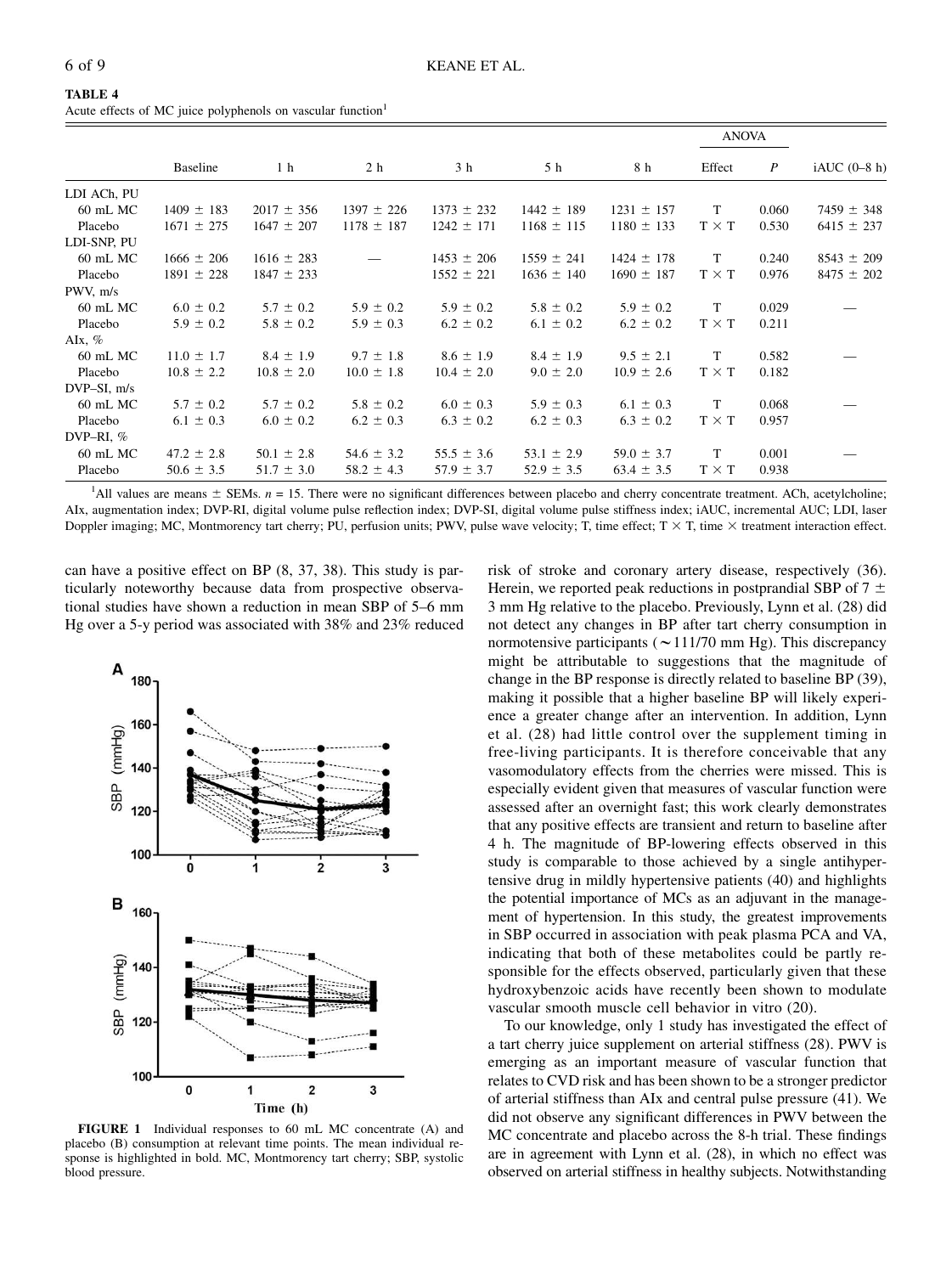|                       |             |                   |                   |                   |               |                     |                    |                    |                 |              | <b>ANOVA</b>     |  |  |
|-----------------------|-------------|-------------------|-------------------|-------------------|---------------|---------------------|--------------------|--------------------|-----------------|--------------|------------------|--|--|
|                       | Baseline    | 1 <sub>h</sub>    | 2 h               | 3 <sub>h</sub>    | 4 h           | 5 h                 | 6 h                | 7 h                | 8 h             | Effect       | $\boldsymbol{P}$ |  |  |
| PSBP, mm Hg           |             |                   |                   |                   |               |                     |                    |                    |                 |              |                  |  |  |
| $60$ mL MC            | $137 \pm 3$ | $125 \pm 3^{b,c}$ | $121 \pm 3^{b,c}$ | $123 \pm 3^{b,c}$ | $124 \pm 3^b$ | $125 \pm 4^{\rm b}$ | $128 \pm 3^{6}$    | $128 \pm 3^{6}$    | $131 \pm 3^{6}$ | T            | 0.001            |  |  |
| Placebo               | $134 \pm 2$ | $130 \pm 3^a$     | $128 \pm 3^{6}$   | $127 \pm 2^b$     | $127 \pm 2^b$ | $128 \pm 2^{b}$     | $129 \pm 1^a$      | $129 \pm 2^a$      | $131 \pm 3$     | $T \times T$ | 0.003            |  |  |
| PDBP, mm Hg           |             |                   |                   |                   |               |                     |                    |                    |                 |              |                  |  |  |
| 60 mL MC              | $82 \pm 3$  | $76 \pm 3$        | $75 \pm 3$        | $76 \pm 2$        | $76 \pm 2$    | $76 \pm 3$          | $78 \pm 2$         | $78 \pm 2$         | $80 \pm 2$      | T            | 0.010            |  |  |
| Placebo               | $79 \pm 3$  | $76 \pm 3$        | $76 \pm 2$        | $75 \pm 2$        | $76 \pm 2$    | $75 \pm 2$          | $76 \pm 2$         | $76 \pm 3$         | $81 \pm 3$      | $T \times T$ | 0.779            |  |  |
| MAP, mm Hg            |             |                   |                   |                   |               |                     |                    |                    |                 |              |                  |  |  |
| 60 mL MC              | $101 \pm 3$ | $92 \pm 3^b$      | $91 \pm 3^b$      | $91 \pm 3^{b}$    | $92 \pm 2^b$  | $93 \pm 3^b$        | $95 \pm 2^{\rm a}$ | $95 \pm 2^{\rm a}$ | $97 \pm 2$      | T            | 0.001            |  |  |
| Placebo               | $97 \pm 2$  | $94 \pm 2^{6}$    | $93 \pm 2^a$      | $93 \pm 2^b$      | $93 \pm 2^b$  | $93 \pm 2$          | $94 \pm 2$         | $94 \pm 2$         | $97 \pm 2$      | $T \times T$ | 0.014            |  |  |
| Heart rate, beats/min |             |                   |                   |                   |               |                     |                    |                    |                 |              |                  |  |  |
| 60 mL MC              | $63 \pm 3$  | $61 \pm 2$        | $60 \pm 3$        | $62 \pm 3$        |               | $62 \pm 3$          |                    |                    | $61 \pm 2$      | T            | 0.702            |  |  |
| Placebo               | $59 \pm 2$  | $60 \pm 2$        | $58 \pm 2$        | $58 \pm 2$        |               | $60 \pm 2$          |                    |                    | $61 \pm 3$      | $T \times T$ | 0.184            |  |  |

TABLE 5 Acute effects of MC juice on blood pressure and heart rate<sup>1</sup>

<sup>1</sup>All values are means  $\pm$  SEMs.  $n = 15$ . a,bSignificant difference between baseline and postintervention (1, 2, 3, 5, or 8 h), repeated-measures ANOVA:  ${}^{a}P$  < 0.05;  ${}^{b}P$  < 0.01. Considerate difference between placebo and cherry concentrate treatment, 2-factor repeated-measures ANOVA:  $P$  < 0.05. MAP, mean arterial pressure; MC, Montmorency tart cherry; PDBP, peripheral diastolic blood pressure; PSBP, peripheral systolic blood pressure; T, time effect;  $T \times T$ , time  $\times$  treatment interaction effect.

the aforementioned limitations of that study, there are several possible explanations for these results that could be applicable to our findings. Lynn et al. (28) speculated that arterial stiffness is less responsive to a short-term increase in polyphenols in healthy populations. Similar to BP, it would appear that the magnitude of change is directly related to PWV at baseline. In this study, the mean value at baseline was 5.9 m/s, which, according to the reference values for arterial stiffness collaboration (42), is well within the normal ranges for this population.

The pivotal role vascular dysfunction plays in the progression of atherosclerosis has been increasingly recognized; therefore, the vasculature has emerged as an important target for dietary therapies (43). We assessed microvascular vasodilation with the use of LDI, which measured the response to cutaneous perfusion of the forearm with acetylcholine and SNP (44). Contrary to our expectations, we did not observe any change in microvascular vasodilation after the intervention. It was somewhat surprising that no change was evident given that an increase in endotheliumdependent microvascular reactivity after high flavonoid (45) and fruit and vegetable intake (46) has been previously observed. However, these data are not in isolation; a study by Jin et al. (47) showed no change in acetylcholine or SNP response after blackcurrant consumption. However, it is particularly noteworthy that in this study certain individuals had a far higher endotheliumdependent vasodilator response than others in the same cohort. Perhaps similar to what George et al. (14) previously demonstrated, there is a differential response to the MC concentrate that is potentially based on genotype. They showed that acute consumption of a flavonoid-rich drink resulted in a considerable increase in dilation of the microcirculation in the forearm in response to acetylcholine after 180 min in GG individuals alone. However, there was no effect of the same beverage on endothelium-dependent vasodilation in the GT genotype or on endothelium-independent vasodilation in response to SNP in either genotype. However, this analysis was outside the remit of this study. These variables might be modulated after chronic supplementation and are certainly worth future investigation. In addition, the assessment of endothelial function by LDI is specific

to the region examined and therefore may not provide a fuller picture of global vascular function.

Peripheral PWA is frequently used to measure the AIx, an index of arterial stiffness (48). Increased arterial stiffness results in



**FIGURE 2** Time course of PCA (A) and VA (B) response (mean  $\pm$ SEM) after consumption of MC concentrate- and macronutrient-matched control ( $n = 15$ ). Data were analyzed with the use of a 2-factor repeatedmeasures ANOVA with time and treatment as the 2 factors. Significant effects of time ( $P < 0.001$ ), treatment ( $P < 0.001$ ), and the interaction between time and treatment ( $P < 0.001$ ) were observed for both variables. \*\*\*\*Significantly different from the placebo drink:  $*P < 0.05$  and  $**P <$ 0.001. MC, Montmorency tart cherry; PCA, protocatechuic acid; VA, vanillic acid.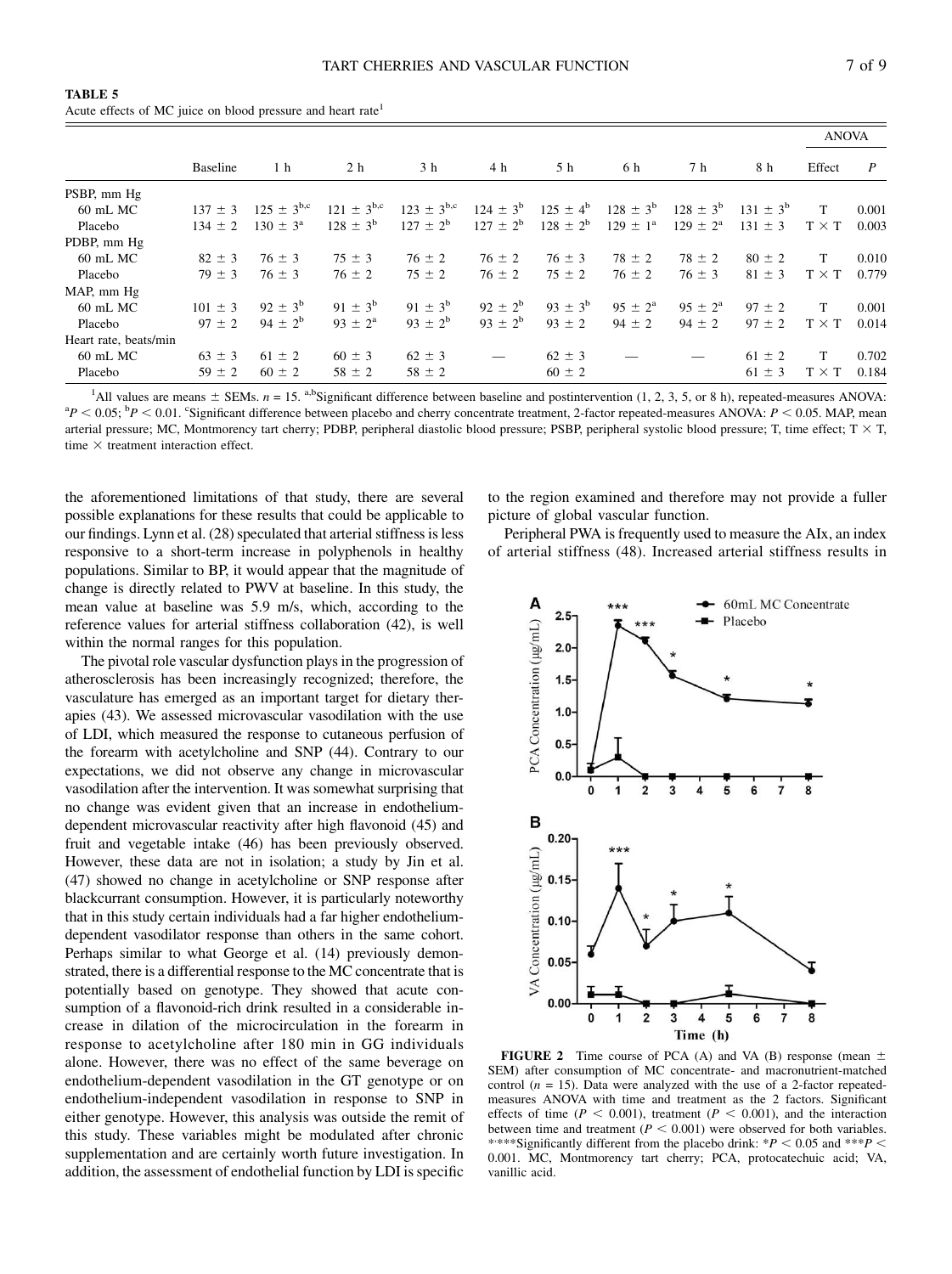a faster propagation of the forward pulse wave as well as a more rapid reflected wave. Therefore, a high AIx has been previously linked with greater arterial stiffness and has been shown to be a predictor of adverse cardiovascular events in a variety of patient populations (49). In this study, there were no noteworthy changes in AIx or AIx when corrected for an HR of 75 beats/min after acute ingestion of MC concentrate. Similarly, Hobbs et al. (37) failed to detect any meaningful changes in AIx after beetroot bread ingestion. Although we reported marked improvements in SBP following the consumption of MC concentrate, there were no changes in microvascular vasodilation, arterial stiffness, DVP, and HR; it has previously been reported that concurrent improvements in all measures of vascular function are not always observed (37).

There are 2 proposed mechanisms by which tart cherries are thought to improve indexes of cardiovascular function. The first is via the NO pathway, which increases the bioavailability of NO via its potential to inhibit NADPH oxidase. Cyanidin-3-glucoside, an anthocyanin found in abundance in tart cherry products (19, 22), has also been shown to increase endothelial NO synthase (eNOS) expression (50) and decrease inducible NO synthase expression (51). Such changes in the balance between eNOS and inducible NO synthase expression/abundance/activity would favor the bioavailability of the vasoactive NO. However, this study measured plasma total  $NO<sub>x</sub>$  concentration, often used as a surrogate marker of eNOS activity (52), and found no changes in the plasma  $NO<sub>x</sub>$ .

The second and perhaps more likely idea by which MCs improve factors associated with CVD is based on the uptake of phytochemicals that possess cardioprotective properties. An analysis of the MC juice revealed larger amounts of total anthocyanins and phenolic content than in the placebo (Table 2). To investigate a cause-and-effect relation between improvements in cardiovascular function and the intake of cherry polyphenols, we examined plasma concentrations of anthocyanin metabolite profiles after consumption. In line with BP, we observed a peak increase in plasma phenolic metabolites at 1 h after MC consumption. This also supports previous observations that showed that PCA and VA peaked between 1 and 2 h after MC consumption in healthy men (20). These phenolic acids have previously been observed in plasma after blueberry, cranberry, and blackcurrant consumption (53–55) and may be responsible for driving the beneficial vascular response observed. Both compounds have been shown to modulate vascular function in isolation (26, 27) and in concert can influence vascular smooth muscle cell behavior in vitro (20). Concentrations of these acids gradually decreased after peaking at 1 h, indicating further chemical or microbial degradation (56), excretion, or tissue uptake (57) of these compounds.

In conclusion, these data provide the first evidence to our knowledge that circulating phenolic metabolites derived from MC juice are at least partly responsible for acute improvements in SBP in men with early hypertension. This study provides further evidence that diets containing polyphenolic-rich foods have the potential to exert positive effects on vascular function. In particular, tart cherries, which contain a high concentration of bioactive phytochemicals, can modulate human physiologic function. This study also provides information on a new application of tart cherries in health maintenance, particularly in positively modulating SBP.

The authors' responsibilities were as follows—KMK, TWG, and GH: conceived and designed the research; KMK, MAB, and TC: conducted the

research; KMK, CLC, and GH: analyzed and interpreted the data; KMK and GH: drafted the manuscript and had primary responsibility for the final content; and all authors: read and approved the final manuscript. None of the authors reported a conflict of interest related to this study. The funders had no role in the study design, data collection and analysis, decision to publish, or preparation of the manuscript.

#### **REFERENCES**

- 1. Naghavi M, Wang H, Lozano R, Davis A, Liang X, Zhou M, Vollset SE, Ozgoren AA, Abdalla S, Abd-Allah F, et al. Global, regional, and national age-sex specific all-cause and cause-specific mortality for 240 causes of death, 1990–2013: a systematic analysis for the Global Burden of Disease Study 2013. Lancet 2015;385:117–71.
- 2. CDC. Underlying cause of death 1999–2013 [Internet]. [cited 2015 May 3]. Available from: http://wonder.cdc.gov/ucd-icd10.html.
- 3. Allender S, Scarborough P, Peto V, Rayner ML, Leal J, Luengo-Fernandez R, Gray A. European cardiovascular disease statistics. Brussels (Belgium): European Heart Network; 2008.
- 4. Bazzano LA, He J, Ogden LG, Loria CM, Vupputuri S, Myers L, Whelton PK. Fruit and vegetable intake and risk of cardiovascular disease in US adults: the first National Health and Nutrition Examination Survey Epidemiologic Follow-up Study. Am J Clin Nutr 2002;76:93–9.
- 5. Joshipura KJ, Ascherio A, Manson JE, Stampfer MJ, Rimm EB, Speizer FE, Hennekens CH, Spiegelman D, Willett WC. Fruit and vegetable intake in relation to risk of ischemic stroke. JAMA 1999;282: 1233–9.
- 6. Hung HC, Joshipura KJ, Jiang R, Hu FB, Hunter D, Smith-Warner SA, Colditz GA, Rosner B, Spiegelman D, Willett WC. Fruit and vegetable intake and risk of major chronic disease. J Natl Cancer Inst 2004;96: 1577–84.
- 7. Taubert D, Roesen R, Lehmann C, Jung N, Schoemig E. Effects of low habitual cocoa intake on blood pressure and bioactive nitric oxide a randomized controlled trial. JAMA 2007;298:49–60.
- 8. Grassi D, Necozione S, Lippi C, Croce G, Valeri L, Pasqualetti P, Desideri G, Blumberg JB, Ferri C. Cocoa reduces blood pressure and insulin resistance and improves endothelium-dependent vasodilation in hypertensives. Hypertension 2005;46:398–405.
- 9. Davies MJ, Baer DJ, Judd JT, Brown ED, Campbell WS, Taylor PR. Effects of moderate alcohol intake on fasting insulin and glucose concentrations and insulin sensitivity in postmenopausal women a randomized controlled trial. JAMA 2002;287:2559–62.
- 10. Del Rio D, Rodriguez-Mateos A, Spencer JPE, Tognolini M, Borges G, Crozier A. Dietary (poly)phenolics in human health: structures, bioavailability, and evidence of protective effects against chronic diseases. Antioxid Redox Signal 2013;18:1818–92.
- 11. Liu RH. Health benefits of fruit and vegetables are from additive and synergistic combinations of phytochemicals. Am J Clin Nutr 2003;78: 517S–20S.
- 12. George TW, Niwat C, Waroonphan S, Gordon MH, Lovegrove JA. Effects of chronic and acute consumption of fruit- and vegetable-puree-based drinks on vasodilation, risk factors for CVD and the response as a result of the eNOS G298T polymorphism. Proc Nutr Soc 2009;68:148–61.
- 13. George TW, Paterson E, Waroonphan S, Gordon MH, Lovegrove JA. Effects of chronic consumption of fruit and vegetable puree-based drinks on vasodilation, plasma oxidative stability and antioxidant status. J Hum Nutr Diet 2012;25:477–87.
- 14. George TW, Waroonphan S, Niwat C, Gordon MH, Lovegrove JA. The Glu298Asp single nucleotide polymorphism in the endothelial nitric oxide synthase gene differentially affects the vascular response to acute consumption of fruit and vegetable puree based drinks. Mol Nutr Food Res 2012;56:1014–24.
- 15. Dohadwala MM, Holbrook M, Hamburg NM, Shenouda SM, Chung WB, Titas M, Kluge MA, Wang N, Palmisano J, Milbury PE, et al. Effects of cranberry juice consumption on vascular function in patients with coronary artery disease. Am J Clin Nutr 2011;93:934–40.
- 16. Wang H, Nair MG, Strasburg GM, Chang YC, Booren AM, Gray JI, DeWitt DL. Antioxidant and antiinflammatory activities of anthocyanins and their aglycon, cyanidin, from tart cherries. J Nat Prod 1999; 62:294–6.
- 17. Seeram NP, Momin RA, Nair MG, Bourquin LD. Cyclooxygenase inhibitory and antioxidant cyanidin glycosides in cherries and berries. Phytomedicine 2001;8:362–9.